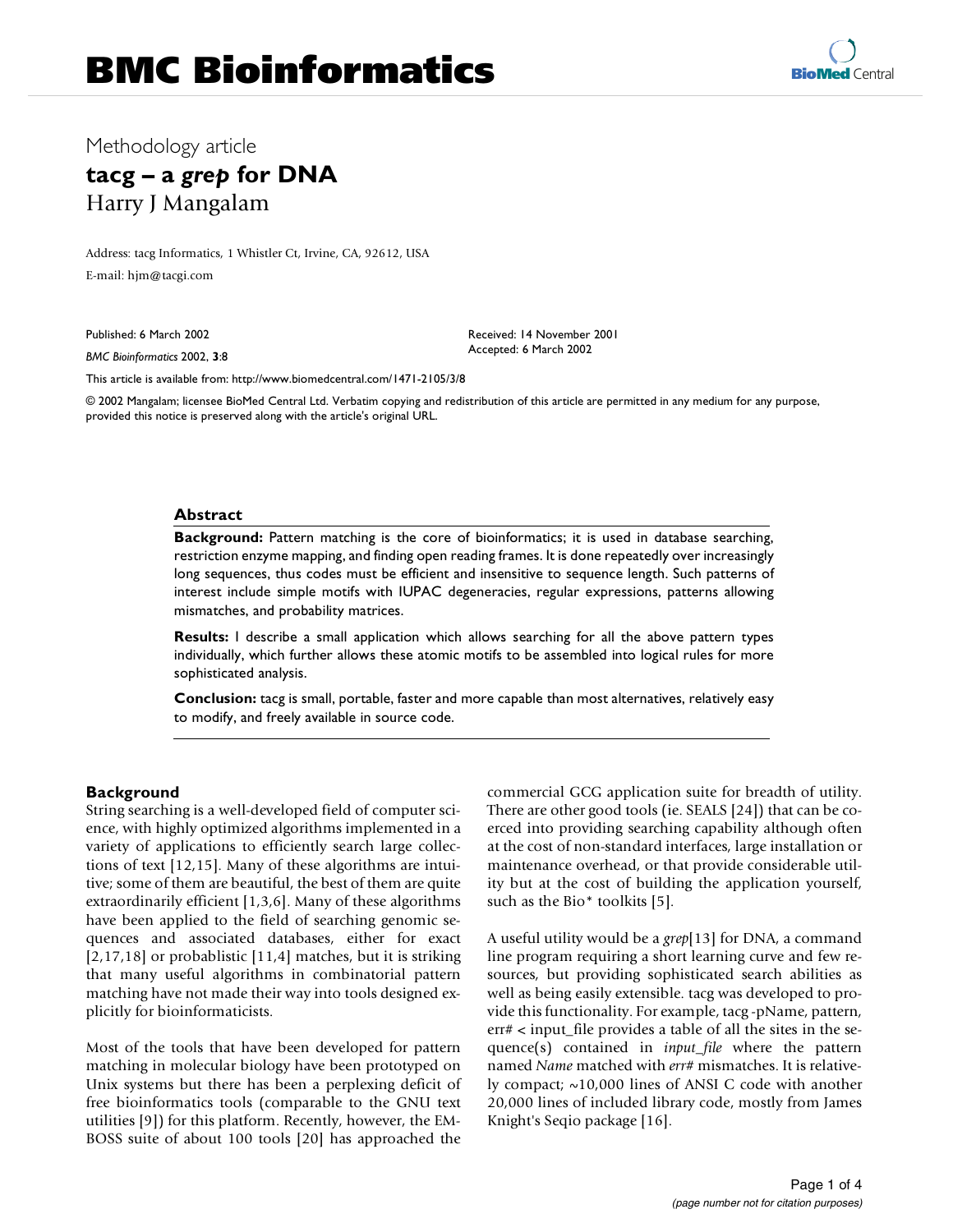While tacg provides a number of capabilities, it is particularly good at searching for multiple matches in DNA. It was originally designed for restriction enzyme mapping and can search for short degenerate patterns in degenerate DNA as well as searching with errors (fuzzy searching). It can generate lists of fragments (if the patterns are assumed to cleave the DNA) and produce character-based outputs, such as GCG-like ladder maps, gel simulations, full linear maps with optional co-translation in 1, 3, or 6 frames. It has support for some Amplified Fragment Length Polymorphism (AFLP [\[23](#page-3-16)]) analysis, and much of its internal data can be exported in tabular format (including GNU-PLOT[\[25](#page-3-17)]) for external plotting or analysis. It can also produce circular summary maps (in Adobe Postscript or Portable Document Format) decorated with ORFs from any frame. Most standard sequence formats are supported transparently via *Seqio* [so reformatting sequence files be](http://tacg.sourceforge.net)[fore use is not required; it can also process multi-sequence](http://tacg.sourceforge.net) files and databases. Much of this functionality is available via the Web form and matching CGI program which accompany the application (a list of such public sites, along with the source code and other information, is maintained at the project website tacg central [http:// tacg.sourceforge.net] ).

# **Implementation**

Most of the fast searching algorithms (BLAST [[2](#page-3-5)], FAS-TA[\[17\]](#page-3-6), DNA Strider [\[18](#page-3-7)]) use variants of a discrete finitestate automaton (DFA) which use a *shift-add* algorithm (well described in [[12\]](#page-3-0)) to incrementally calculate an index of the next N-tuple characters in the input string. This index is used to point into to a large array of identically precalculated subpattern values that if non-null, indicate that this tuple is a complete or partial hit worth examining in more detail. The core algorithm is very efficient and the precalculation allows null indices to be discarded rapidly.

tacg uses this approach, with a DFA based on a tuple of 6, indexing into a lookup table of size 4096 (64). Populating this table with the results of a recent REBASE [[21](#page-3-18)] file of 225 patterns yields 1523 non-null elements meaning that only 37% of the indices need to to be evaluated further. Of those, 802 elements indicate that the hexamer includes the entire hit, a special case for restriction enzymes, which have small recognition sites. Especially for searching for short sites, the search can proceed very rapidly. There are complications to be considered – the REBASE file mentioned has only 225 patterns to match, but populates 1523 elements; the difference in number is that many of the patterns include degeneracies which must be expanded to all possible characters.

Longer sites are pre-scanned for the most informative hexamer which is used as the target, and the extension is evaluated base-by-base, as tacg matches degeneracies

appropriately in the input sequence. While it sounds egregiously slow, it works reasonably well in practice.

In terms of speed, tacg processes sequence at about 1 MB/ s when searching for single patterns and about 1/4 that speed when searching for the 225 patterns in the REBASE file (all tests were done on a 200 MHz Intel Pentium Pro (256 K cache) PC running Linux). As a comparison, in processing the *E. coli* genome (4.6 MB) with 6-cutters, the EMBOSS RESTRICT program used more than 100 MB of memory and ran more than 3 minutes before I terminated it. tacg used 13 MB of RAM and finished in 6 s. On smaller sequences that RESTRICT could process, tacg was  $\sim 50$ times faster than RESTRICT, and about 20–35 times faster than similar routines in the commercial GCG package (Map, MapPlot, MapSort, PlasmidMap, FindPatterns for example).

Even tacg's speed is slow relative to BLAST or FASTA, or indeed when compared to general purpose routines like the grep/egrep/agrep family [[27,](#page-3-19)[13](#page-3-14)], but tacg examines both strands, is case-insensitive, considers more parameters, and reallocates memory to retain internal data until the end of the run, rather than treating the input line by line and printing the results immediately to STDOUT as the grep family does. Since tacg was initially coded to support multiple pattern matching, optimizations such as the Boyer-Moore 'skip-to-end' [\[6\]](#page-3-4) approach have been ignored, resulting in tacg's relatively sluggish performance on single patterns, but good performance on large numbers of patterns.

Most data structure sizes are dynamically allocated in tacg, which allow it to process patterns and sequence limited only by system memory or Operating System quirks. It is regularly tested with the *E. coli* genome as input and has been used to process several chromosome assemblies.

## *Other seach modes*

tacg also provides regular expression (regex) searching for nucleic acids, using a POSIX 1003.2-compatible regex library [[10\]](#page-3-20) for searching. These regex functions are usually included with the Operating System libraries, but does allow you to replace those regex functions with those from a higher performance regex library if desired. It also provide nucleic acid-specific translations for regex's and takes care of escaping the required characters for the user (ie.  $gy(tt|gc)nc{2,3}m$  is translated  $g[ct]\{(tt|gc|).c|\{2,3\}|[ca]$  before it is passed to the regex function. This may encourage regex infantilism, but I found it useful.

Profiles or matrices are probabilistic summaries of alignments of sequences that have been very useful in searching for other related sequences, tacg also allows searching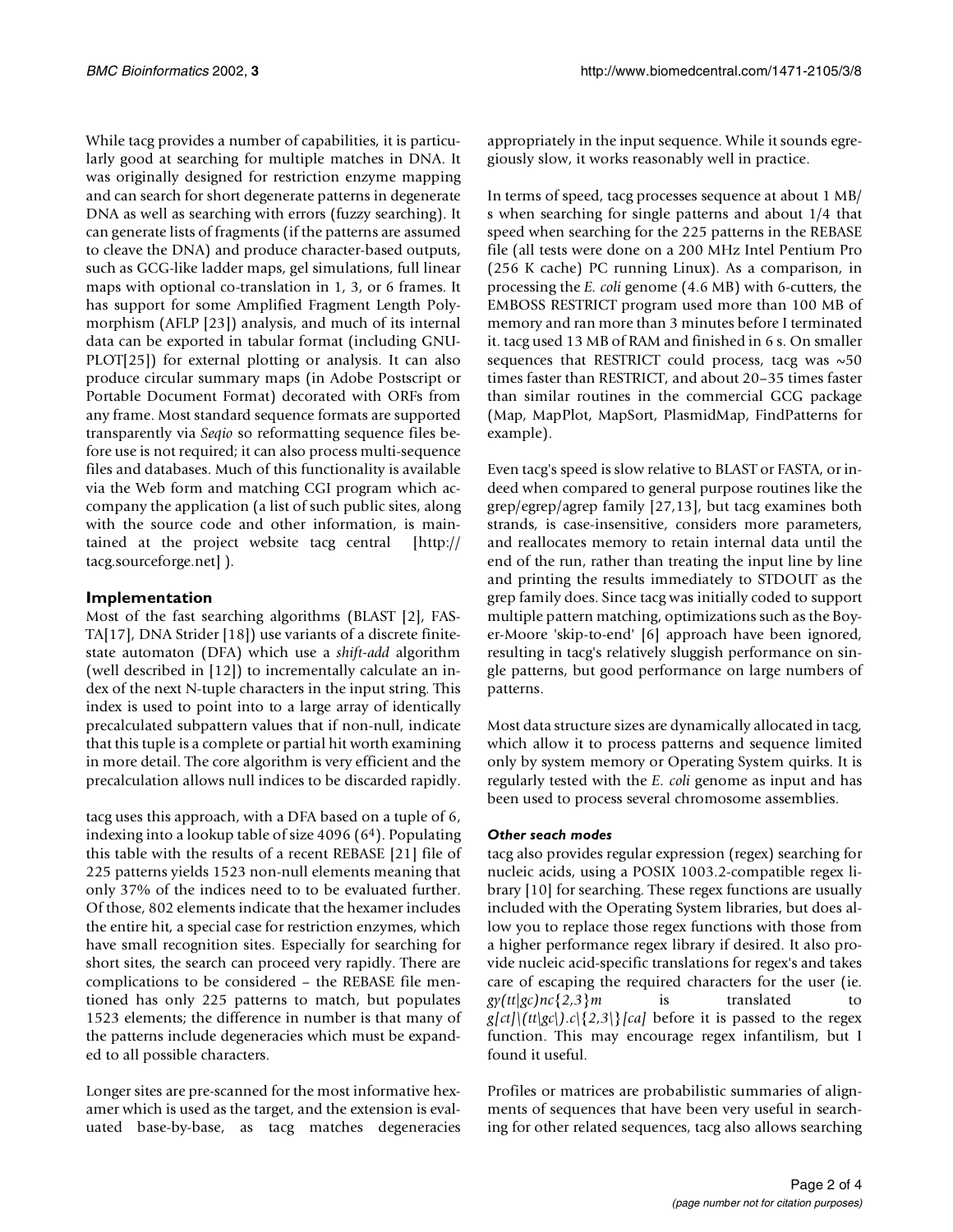using TRANSFAC matrices [\[26](#page-3-21)], a simple matrix format that is appropriate for DNA binding motifs but which does not allow insertions or deletions to be considered. Because of the format's inherent simplicity, tacg can process the multiple matrices quite rapidly and simultaneously. For example, it can scan for 23 of the yeast entries from TRANSFAC over 140 KB in less than 20 seconds and can simultaneously search for all entries in the 1998 TRANS-FAC (269 entries) over the same sequence in about 3 minutes. In all the searching that tacg performs, both strands are evaluated; in some output formats, non-palindromic matches are indicated as to strand matched.

tacg has a variety of other mundane but useful functions, including subsequence extraction, cloning functions, sequence renumbering, finding silent sites, and others.

#### *Proximity and Rules-based searching*

A particularly compelling utility of tacg is demonstrated when the short patterns it finds can be evaluated with formal logic in a sliding window of sequence to find higher level structures. An example of this that EMBOSS also supports is the *marscan* program, which searches for 2 short patterns (one 8 bp with no errors, the other 16 bp with 1 error) within 200 bases of each other, typically flanking one or more genes). This constitutes a Matrix Attachment Region, an area that is implicated in conferring a higher order regulation of transcription onto a region of DNA [[14](#page-3-22)]. *marscan* is specifically dedicated to finding this combination of sites, but tacg provides a general framework for searching for combinations of multiple sites (not just two); tacg is also much faster. In fact, tacg provides 2 sets of proximity analyses; one which allows extremely precise specification for 2 motifs at a time (*proximity* option) and one which is more general and allows you to specify arbitrarily complex association rules (*rules* option). These options work on all types of patterns that tacg supports, although you cannot currently mix *types* of patterns – you cannot set up a rule that references both a regex and a matrix for example.

The *proximity* analysis allows you to specify the exact relationship between 2 motifs – whether one must be 5' of the other, whether they must be separated by greater than or less than a distance, or within a range of sequence. The *rules*-based analysis allows the use of logical AND (&), OR (|),  $XOR(\uparrow)$ , and negation in a sliding window of sequence to specify a rule for evaluating whether that window meets the rule criteria. You can specify the rule from a file or on the command line (in the latter case, the pattern is written to a log for later incorporation into a rules file). These rules can be arbitrarily complex and can be broken over multiple lines for ease of composition or comprehension. Unlike the *proximity* analysis, the *rules* analysis does not allow specification of how the sub-motifs are oriented or their exact spacing. An example of such a rule is:

RuleName,((LabA:m:M&LabB:m:M)I(LabC:m:M&LabD:m:M))^(LabE:m:M), window

where **RuleName** is the label for the whole rule, and window is the sliding window over which the rule is evaluated. The logic is enforced by parentheses; otherwise it is evaluated left to right. The core symbol is **LabX:m:M**, where the **LabX** is the name of the individual sub-motif, obtained from a file of such motifs, **m** is the minimum times the sub-motif *must be* present, and **M** is the Maximum times it *can be* present. Such rules can provide quite sophisticated searching with very simple primitives.

# **Discussion**

tacg has been under punctuated evolution for several years, with the result that the oldest features have been been fairly well-debugged and it has benefitted greatly from user feedback. It has been installed in numerous institutions around the world (typically as Web interfaces) and even incorporated into commercial software suites.

However, tacg is weak in searching for patterns with degeneracies. Embarrassingly, it generates all degenerate patterns corresponding to the core sequence then churns through all the combinations to eliminate the duplicates. The agrep algorithm [\[27\]](#page-3-19), provides a very efficient algorithm for searching for degenerate matches (including deletions and insertions) and can be extended for searching for multiple patterns [\[19](#page-3-23)]. This approach is about 10 times faster than the EMBOSS *fuzznuc* program, more memory efficient, and is currently being coded into tacg. Additionally, while tacg includes a simple Open Reading Frame-finder and produces statistics on the ORFs it finds (molecular weight, amino acid frequency, pI), it does not support the same range of searching ability for protein sequences, an oversight that is also being corrected. There are a variety of other standard analyses that it does not support, but which it generates the internal data for (or easily could) – dinucleotide frequencies, hexamer frequency analyses of the type described by Van Helden [\[22](#page-3-24)], and especially more graphical output to synthesize and present the data it generates.

tacg is a directed pattern matching tool; it can only find explicit patterns that the user defines. However, it cannot find easily find patterns based on general matching rules, such as 'find a possible stem-loop structure with a stem of >8 bp and a loop of <20 bases' or 'find any direct repeats of >17 bases separated by 6–13 bases'. While it is possible to define arbitrarily complex strings with regular expressions (which tacg supports), it may be easier for a naive user to use another application that explicitly supports ge